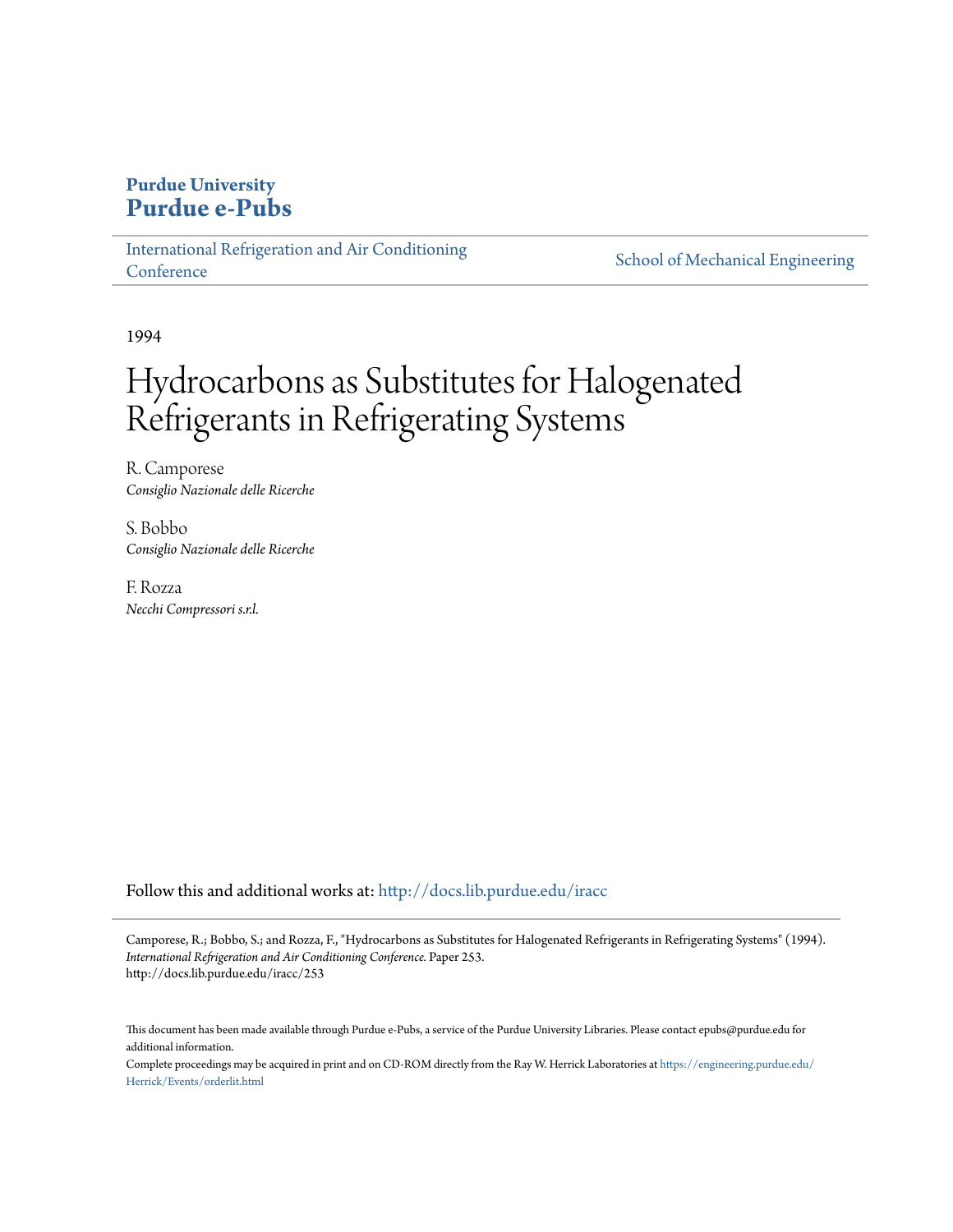# **HYDROCARBONS AS SUBSTITUTES FOR HALOGENATED REFRIGERANTS IN REFRIGERATING SYSTEMS**

\*Camporese R., \*Bobbo S., \*\*Rozza F.

\* Istituto per Ia Tecnica del Freddo del Consiglio Nazionale delle Ricerche, Padova, Italy \*\* Necchi Compressori, Pavia, Italy

## ABSTRACT

The paper deals with the use of R-290/600a(50/50) and R-600a, that are now considered as alternative to R-134a to substitute R-12 in domestic refrigeration. A theoretical analysis of the mixture performance shows that both hydrocarbon refrigerants may be used. Tests of certain hermetic compressors confrrm that the mixture can be used both for old and new equipment, while the isobutane must be used for new equipment only .

## INTRODUCTION

The need to substitute traditional CFCs with environmentally safe refrigerants is opening the refrigeration market to hydrocarbons, though strong and justified doubts still remain about the risks connected with their flammability. Hydrocarbons and their mixtures may be considered a good natural alternative to R-12 in all technical applications involving hermetic circuits with a low refrigerant charge. Their use as a substitute for R-12 is thus particularly promising in small domestic and commercial refrigerators, where it has been demonstrated that replacing R-12 with hydrocarbons raises no particular problems of material compatibility and solubility with mineral oils.

At present, the opportunities for using hydrocarbons mainly concern the R-290/600a(50/50) mixture and R-600a. In both cases, certain changes have to be made to the refrigerating systems designed for use with R-12: the mixture calls for a proper design of the heat exchangers, whereas the isobutane, other conditions being equal, requires the use of compressors with a larger displacement.

There are currently some doubts among those proposing the use of hydrocarbons in domestic refrigeration as to the choice between the R-290/600a(50/50) mixture and R-600a. This paper attempts to throw light on these doubts by testing the performance of small-displacement hermetic compressors operating with the two alternative refrigerants. Testing was also done using R-134a which still remains a feasible solution for the replacement of CFCs in domestic refrigeration.

This study does not deal with the problem of flammability, which would have to be based on a statistical evaluation of the risks involved which goes beyond the scope of our present investigations.

## THEORETICAL PERFORMANCE OF THE R-290/600a MIXTURE

To theoretically compare the performance of a refrigerating zeotropic mixture and pure refrigerant calls for the definition of objective criteria that are still not well-established. Though the problem has been amply discussed, there is no universally accepted solution. A simplified method has therefore been adopted, which consists in comparing ideal cycles with pure or mixed refrigerants operating between the same evaporation and condensation temperatures. As far as zeotropic mixtures are concerned, the condensation temperature is assumed to be the arithmetic mean of boiling and dew point temperatures in the condensation process  $(t_4-t_5)$  in Fig. 1), while the evaporation temperature is assumed to be the arithmetic mean of the dew point temperature and evaporator inlet temperature at the evaporating pressure  $(t_1-t_2)$  in Fig. 1).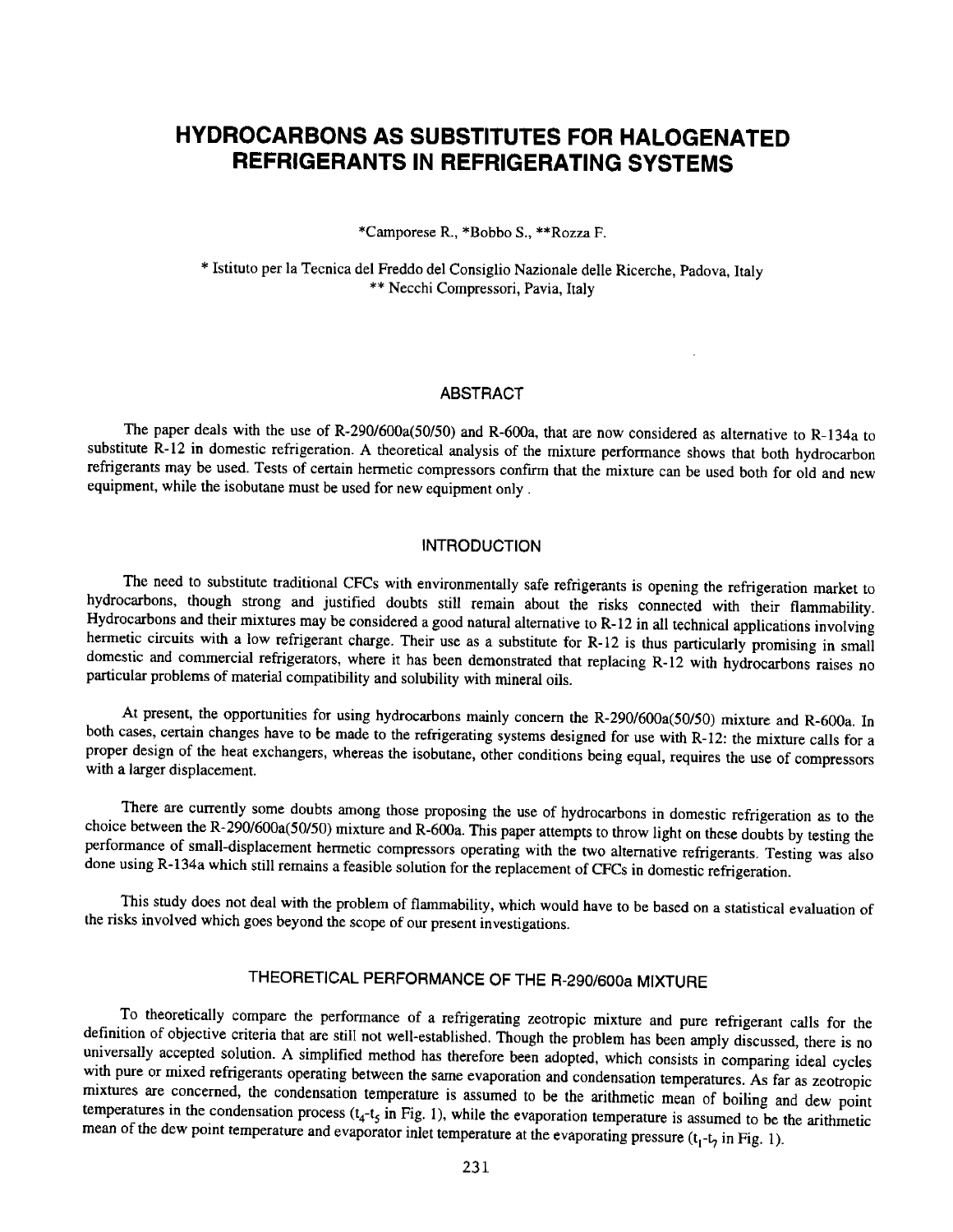The performance of the R-290/600a mixture, as a function of the R-290 mass fraction, has been calculated /1/ with reference to ideal cycles with a condensation temperature of 55°C and two evaporating temperatures: -30°C and -23.3°C.



*Fig. 1- Reference cycle for refrigerating mixtures.* 

The subcooled liquid temperature and the superheated vapor temperature both equate to '32°C. Figures 2, 3, 4 and 5 illustrate the results of the calculation showing that the mixture has performance similar to R-12 when the R-290 mass fraction is between 50% and 60%.

As the R-290/600a(50/50) mixture is already available on the market and used for table-top refrigerators, a more in-depth analysis was performed on this composition. It might, however, be more appropriate to use the 60/40 mixture, since the volumetric refrigerating effect and evaporating pressure of the 50/50 mixture are slightly lower than those of R-12.

Referring again to theoretical performance, table 1 shows a comparison of three refrigerants suitable for replacing R-12. The results show that the R-290/600a(50/50) mixture gives a slightly lower volumetric refrigerating effect than R-12, then, with the same compressor, it should give an acceptable refrigerating capacity without decreasing the COP. Moreover, evaporating and condensing pressures are similar to those of R-12. The mixture should be preferable to Rl34a particularly in case of retrofitting operations as it does not require the

substitution of the lubricant. Some doubts still remain on isobutane because of its low volumetric refrigerating effect and evaporating pressure. To overcome the first drawback, doubling the compressor displacement is necessary, so excluding the use of isobutane in retrofitting operations. The second drawback could cause the presence of non-condensable gases in the refrigeration system. A positive feature of both the hydrocarbon refrigerants is the discharge temperature much lower than that of R-12.

*Table 1* - *Theoretical performance of substitutes for R-12 in domestic refrigeration.* 

|            |                           |                                            |                      | $R-12$ | R-134a   | R-600a | R-290/600a<br>(50/50) |
|------------|---------------------------|--------------------------------------------|----------------------|--------|----------|--------|-----------------------|
| 55 °C      | discharge pressure        | P <sub>5</sub>                             | (kPa)                | 1364   | 1495     | 772    | 1297                  |
|            | At condensation           | $t_4-t_5$                                  | $(^{\circ}C)$        | 0      | 0        | 0      | 6.4                   |
| -30 °C     | suction pressure          | P <sub>2</sub>                             | (kPa)                | 100    | 84       | 47     | 91                    |
|            | suction density           | $\rho_{2}$                                 | (kg/m <sup>3</sup> ) | 4.861  | 3.440    | 1.089  | 1.837                 |
|            | ∆t evaporator             | $t_1 - t_7$                                | $(^{\circ}C)$        | o      | 0        | 0      | 5.8                   |
|            | refrigerating effect      | $h_2 - h_7$                                | (kJ/kg)              | 144    | 188      | 335    | 346                   |
|            | vol. refrigerating effect | $d_2*(h_2-h_7)$                            | (kJ/m <sup>3</sup> ) | 701    | 646      | 364    | 636                   |
|            | discharge temperature     | $\mathfrak{t}_3$                           | $(^{\circ}C)$        | 139.1  | 129.6    | 111.2  | 120.7                 |
|            | <b>COP</b>                |                                            | $(\cdot)$            | 2.36   | 2.39     | 2.53   | 2.39                  |
| $-23.3 °C$ | suction pressure          | P <sub>2</sub>                             | (kPa)                | 132    | 115      | 63     | 121                   |
|            | suction density           | $\rho_{2}$                                 | (kg/m <sup>3</sup> ) | 6.45   | 4.703    | 1.471  | 2.454                 |
|            | At evaporator             | $t_1 - t_7$                                | (°C)                 | 0      | $\Omega$ | o      | 5.6                   |
|            | refrigerating effect      | $h_2$ -h <sub>7</sub>                      | (kJ/kg)              | 144    | 187      | 334    | 345                   |
|            | vol. refrigerating effect | $d_{2}$ *(h <sub>2</sub> -h <sub>7</sub> ) | (kJ/m <sup>3</sup> ) | 927    | 881      | 491    | 847                   |
|            | discharge temperature     | $t_{3}$                                    | $(^{\circ}C)$        | 128.3  | 120.1    | 103.5  | 112.3                 |
|            | <b>COP</b>                |                                            | $(\cdot)$            | 2.70   | 2.73     | 2.79   | 2.73                  |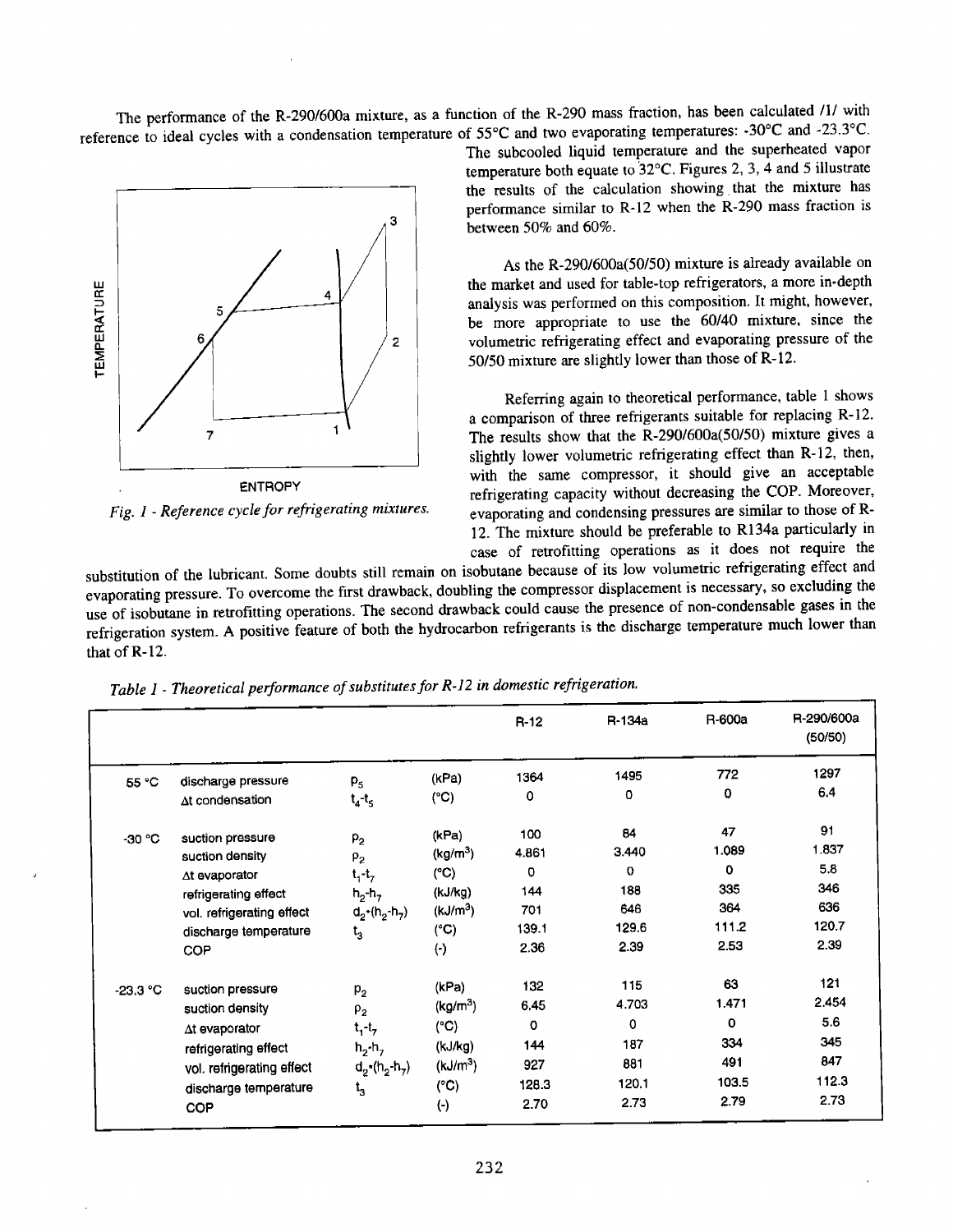

*Fig.* 2 - *Evaporating (left) and condensing (right) pressure of the R-290!600a mixture in relation to the mass fraction of R-290 with reference to ideal cycles. Condensing temperature:* 55°C; *evaporating temperatures:*   $\rightarrow$  and -30°C ( $\cdot$ - $\cdot$ - $\cdot$ ). The straight lines refer to R-12.



*Fig. 3* - *Volumetric refrigerating effect (left) and COP (right) of the R-2901600a mixture in relation to the mass fraction of R-290 with reference to ideal cycles. Condensing temperature:* <sup>55</sup>°C; *evaporating temperatures:*   $\sim$  -23.3°C ( $\sim$   $\sim$   $\sim$ ) and -30°C (-----). The straight lines refer to R-12.



*Fig. 4* - *Compressor discharge temperature* in *relation to the mass fraction of R-290 with reference to ideal cycles. Condensing temperature:* 55 °C; *evaporating temperatures: -23.3°C*   $\rightarrow$  and  $-30^{\circ}C$  (- - - - -). The straight lines *refer to R-12.* 



*Fig.* 5 - *Condensing temperature glide*  $[t_c= 55^{\circ}C$ <br>( $\longrightarrow$ )] and evanorator temperature glide to *(---)]and evaporator temperature glide fte*   $= -23.3$ °C (- - - -) and  $-30$ °C (- - - - -)] of the *R-290/600a mixture in relation to the mass fraction of R-290 with reference to ideal cycles.*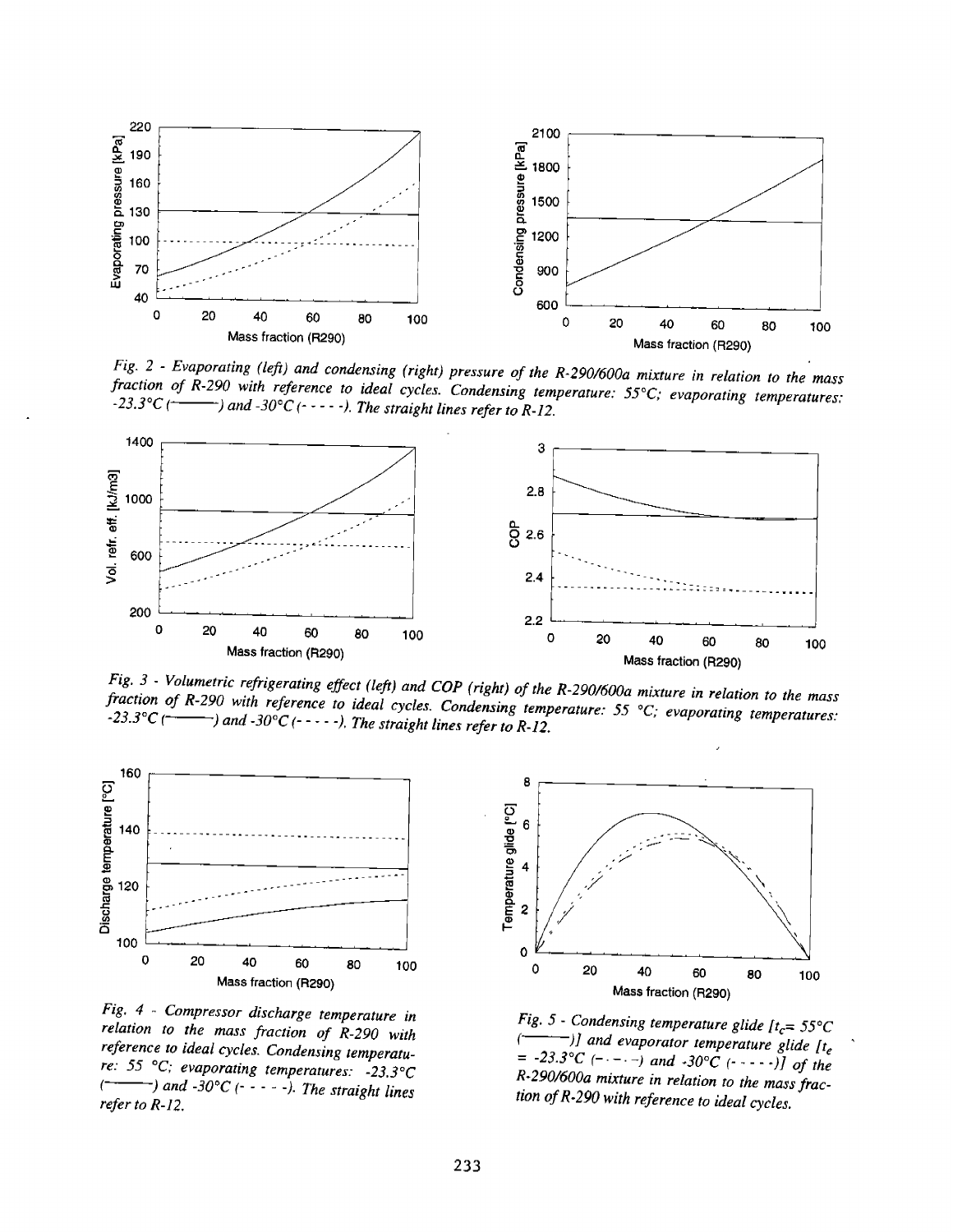## TESTS OF COMPRESSORS

Several hermetic compressors with different displacements were tested with the secondary refrigerant calorimeter method. The tests were perfomed with R-12 and with the three substitutes listed in Table 2. Test conditions were as follows:

| saturated refrigerant suction vapor temperature                         | $-23.3^{\circ}\text{C}$ : $-30^{\circ}\text{C}$ |
|-------------------------------------------------------------------------|-------------------------------------------------|
| saturated refrigerant discharge vapor temperature                       | 55°C.                                           |
| suction vapor temperature                                               | $32^{\circ}$ C                                  |
| temperature of liquid refrigerant upstream from the refrigerant control | $32^{\circ}$ C                                  |

*Table* 2 - *Power input (* P), *refrigerating capacity ( q) and energy efficiency ratio (lEER) for hermetic compressors operating with R-12 and its substitutes.* 

| Refrigerant       | d     | Ps    | Pd    | t <sub>s sat</sub> | t <sub>d sat</sub> | $t_{so}$      | $\mathbf{t}_\mathbf{w}$ | P                | q        | EER               |
|-------------------|-------|-------|-------|--------------------|--------------------|---------------|-------------------------|------------------|----------|-------------------|
|                   | (cma) | (bar) | (bar) | $(^{\circ}C)$      | $(^{\circ}C)$      | $(^{\circ}C)$ | $(^{\circ}C)$           | (W)              | (W)      | $(\cdot)$         |
|                   |       |       |       | $-30.0$            | 55.1               | 67            | 92                      | 68               | 49       | 0.72              |
|                   | 3.00  | 1.00  | 13.68 | $-30.0$            | 55,0               | 73            | 85                      | 75               | 61       | 0.82              |
|                   | 3.50  | 1.00  | 13.65 | $-30.0$            | 55.1               | 85            | 108                     | 103              | 91       | 0.88              |
|                   | 5.12  | 1.00  | 13.67 |                    | 55.1               | 92            | 113                     | 120              | 102      | 0.84              |
| $R-12$            | 5.50  | 1.00  | 13.68 | $-30.0$            | 55.0               | 73            | 95                      | 79               | 75       | 0.95              |
|                   | 3.00  | 1.32  | 13.64 | $-23.3$            | 55.1               | 79            | 87                      | 88               | 89       | 1.02              |
|                   | 3.50  | 1.32  | 13.66 | -23.2              | 55.1               | 93            | 108                     | 123              | 132      | 1.07              |
|                   | 5.12  | 1.32  | 13.67 | $-23.3$            | 55.1               | 99            | 115                     | 143              | 144      | 1.01              |
|                   | 5.50  | 1.32  | 13.68 | $-23.3$            |                    |               |                         |                  |          |                   |
|                   | 3.00  | 0.84  | 14.82 | $-30.0$            | 54.6               | 64            | 90                      | 59               | 33<br>43 | 0.56<br>0.67      |
|                   | 3.50  | 0.84  | 14.80 | $-30.0$            | 54.6               | 73            | 79                      | 64               | 50       | 0.67              |
|                   | 4.10  | 0.84  | 14.82 | $-30.1$            | 54.6               | 72            | 95                      | 74               | 71       | 0.76 <sup>°</sup> |
|                   | 5.12  | 0.84  | 14.82 | $-30.1$            | 54.6               | 80            | 102                     | 94               |          | 0.77              |
|                   | 5.50  | 0.84  | 14.97 | $-30.1$            | 55.1               | 88            | 108                     | 106              | 82       | 0.93              |
|                   | 7.75  | 0.84  | 14.83 | $-30.0$            | 54.7               | 90            | 104                     | 122              | 113      | 0.95              |
|                   | 8.19  | 0.84  | 14.98 | $-30.1$            | 55.1               | 86            | 104                     | 133              | 127      | 0.99              |
|                   | 9.07  | 0.84  | 14.98 | $-30.1$            | 55.1               | 87            | 107                     | 149              | 147      |                   |
| R-134a            | 10.64 | 0.84  | 14.84 | $-30.1$            | 54.7               | 77            | 92                      | 177              | 167      | 0.95              |
|                   | 3.00  | 1.15  | 14.83 | $-23.3$            | 54.7               | 73            | 93                      | 72               | 61       | 0.86              |
|                   | 3.50  | 1.15  | 14.84 | $-23.3$            | 54.7               | 73            | 82                      | 78               | 75       | 0.96<br>0.96      |
|                   | 4.10  | 1.15  | 14.84 | $-23.3$            | 54.7               | 81            | 99                      | 90               | 87       |                   |
|                   | 5.12  | 1.15  | 14.84 | $-23.2$            | 54.7               | 90            | 106                     | 120              | 124      | 1.03              |
|                   | 5.50  | 1.14  | 14.99 | $-23.4$            | 55.1               | 94            | 110                     | 129              | 127      | 0.98<br>1.14      |
|                   | 6.99  | 1.15  | 14.84 | $-23.3$            | 54.7               | 91            | 101                     | 137              | 156      |                   |
|                   | 8.19  | 1.14  | 14.98 | $-23.4$            | 55.1               | 94            | 105                     | 172              | 200      | 1.16<br>1.15      |
|                   | 9.07  | 1.14  | 14.97 | $-23.4$            | 55.1               | 97            | 112                     | 192              | 220      | 1.16              |
|                   | 10.64 | 1.15  | 14.82 | $-23.3$            | 54.6               | 88            | 96                      | 227              | 265      |                   |
|                   | 3.00  | 0.93  | 13.04 | $-29.6$            | 55.3               | 67            | 84                      | 64               | 42       | 0.66              |
|                   | 3.50  | 0.93  | 13.05 | $-29.6$            | 55.3               | 69            | 86                      | 70               | 54       | 0.78              |
|                   | 4.10  | 0.93  | 13.06 | $-29.6$            | 55.3               | 73            | 92                      | 79               | 62       | 0.78              |
|                   | 5.12  | 0.93  | 13.05 | $-29.5$            | 55.3               | 81            | 96                      | 96               | 86       | 0.90              |
|                   | 5.50  | 0.93  | 13.05 | $-29.6$            | 55.3               | 86            | 99                      | 109              | 95       | 0.87              |
| R-290/600a(50/50) | 6.99  | 0.93  | 13.05 | $-29.6$            | 55.3               | 86            | 96                      | 119              | 117      | 0.98              |
|                   | 3.00  | 1.24  | 13.06 | $-22.7$            | 55.3               | 72            | 85                      | 73               | 66       | 0.90              |
|                   | 3.50  | 1.24  | 13.04 | $-22.7$            | 55.3               | 75            | 87                      | 81               | 84       | 1.03              |
|                   | 4.10  | 1.24  | 13.04 | $-22.8$            | 55.3               | 82            | 95                      | $\frac{97}{115}$ | 102      | 1.05              |
|                   | 5.12  | 1.24  | 13.06 | $-22.8$            | 55.3               | 87            | 96                      |                  | 130      | 1.13              |
|                   | 5.50  | 1.24  | 13.02 | $-22.8$            | 55.2               | 91            | 99                      | 128              | 140      | 1.09              |
|                   | 6.99  | 1.24  | 13.03 | $-22.8$            | 55,2               | 93            | 98                      | 147              | 178      | 1.21              |
|                   | 5.98  | 0.46  | 7.79  | $-30.0$            | 55.4               | 68            | 85                      | 69               | 54       | 0.78              |
|                   | 6.50  | 0.46  | 7.80  | $-30.0$            | 55.4               | 70            | 87                      | 72               | 57       | 0.80              |
|                   | 7.75  | 0.46  | 7.79  | $-30.0$            | 55.4               | 71            | 83                      | 80               | 72       | 0.90              |
| R-600a            | 10.64 | 0.46  | 7.80  | $-30.0$            | 55.4               | 72            | 83                      | 92               | 96       | 1.05              |
|                   | 5.98  | 0.63  | 7.79  | $-23.3$            | 55.4               | 74            | 84                      | 82               | 88       | 1.07              |
|                   | 6.50  | 0.63  | 7.78  | $-23.3$            | 55.3               | 76            | 87                      | 85               | 93       | 1.10              |
|                   | 7.75  | 0.63  | 7,79  | $-23.3$            | 55.4               | 76            | 81                      | 96               | 120      | 1.25              |
|                   | 10.64 | 0.63  | 7.80  | -23.3              | 55.4               | 79            | 84                      | 115              | 162      | 1.40              |
|                   |       |       |       |                    |                    |               |                         |                  |          |                   |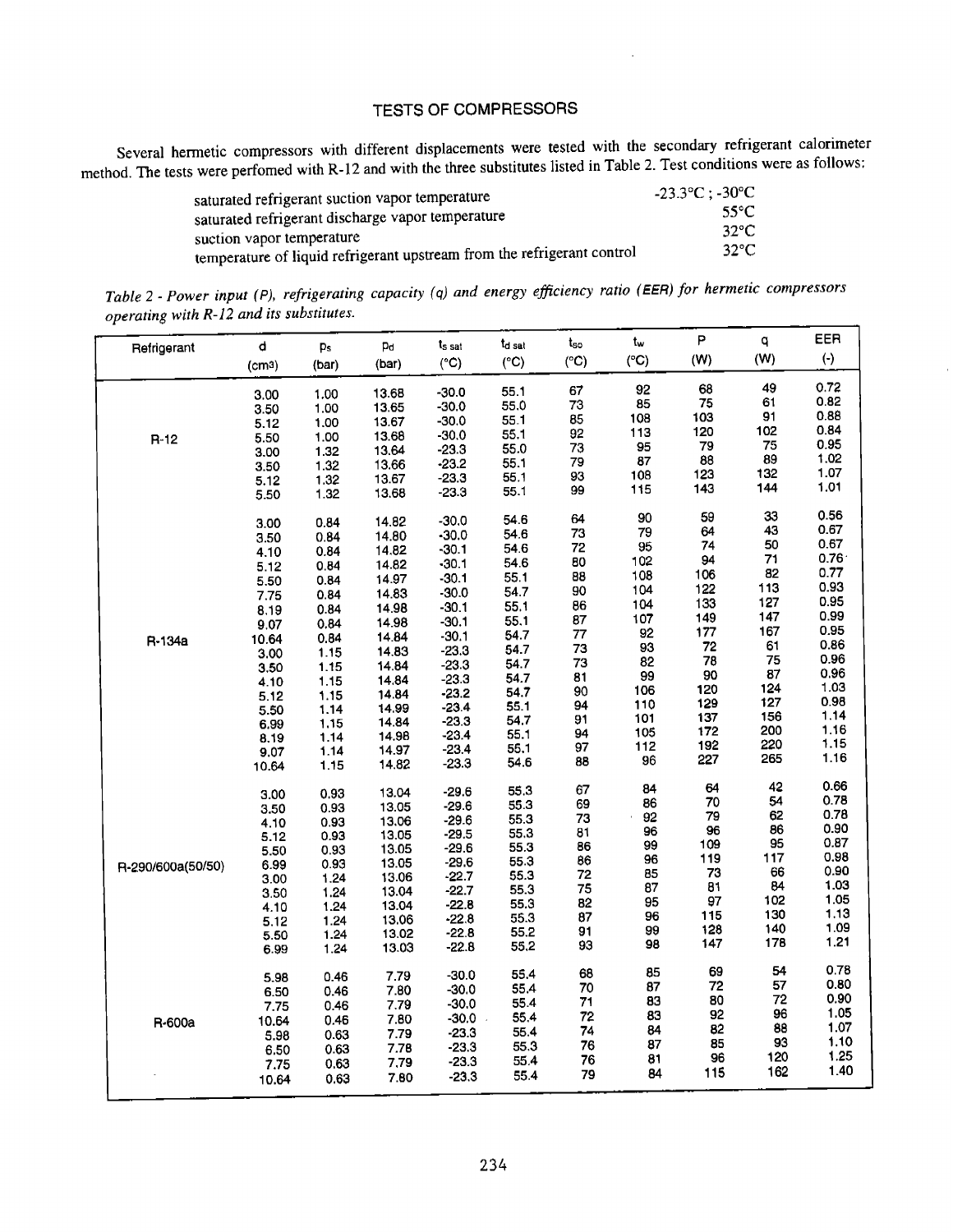An analysis of the test data in table 2 confirms the indications emerging from the theoretical calculation of the performance of the R-12 substitutes considered. The analysis has to distinguish between two very different cases: the replacement of R-12 in retrofitting operations and the choice of a refrigerant other than R-12 for newly-designed systems. In the former, as the compressor is not replaced, the refrigerating capacity can be considered as the most important feature and performance can be compared at the same compressor displacement; in the latter case, it would seem more significant to compare the energy efficiency ratio of the compressor at the same refrigerating capacity.

At the same displacement, both R-134a and R-290/600a(50/50) cause a drop in refrigerating capacity by comparison with R-12, and the refrigerating capacity with mixture is higher than with R134a. It is noteworthy that the loss of refrigerating capacity becomes smaller the greater the compressor displacement. Clearly, the performance of R-12 and R-600a cannot be compared at the same displacement, as R-600a calls for almost twice the displacement in order to compare with R-12.

Figure 6 shows the outcome of comparison of the four refrigerants considered at the same refrigerating capacity and shows the trend of the EER for the compressors involved. The compressors tested with the R-290/600 $a(50-50)$  mixture have an EER very similar to those operating with R-12, whereas the compressors tested with R-134a have a much lower EER. Moreover, the compressors tested with R-600a have an EER considerably higher than those using R-12, but this is mainly attributable to the presence of the start capacitor. In fact, the compressors tested with R-600a had RSCR motors, whereas the compressors tested with the other refrigerants had RSIR motors. If the value of the EER is separated from the positive influence of the start capacitor, the isobutane can be assumed to cause a slight increase in the EER by comparison with R-12.



*Fig. 6 - Tested compressors EER in relation to refrigerating capacity [te = -23.3 (left) and -30 °C (right)].* 

#### **CONCLUSIONS**

The measurements made on hermetic compressors demonstrate that hydrocarbons are a valid alternative to R-134a in replacing R-12 in domestic refrigeration. With our present knowledge, it is difficult to know whether to opt for R-290/600a (50/50) or R-600a; however, with a view to making a choice, the following conclusions can be drawn on the two refrigerants examined.

The mixture offers the following advantages:

- the compressor displacement used for R-12 can be maintained without severely influencing refrigerating capacity;<br>- EEP and avenanting reserve
- EER and evaporating pressures remain similar to R-12;
- its glide temperature could be a useful feature in two-temperature domestic refrigerators; and the following disadvantage:
- its zeotropy implies charging and maintenance problems.

On the other hand, isobutane offers the following advantages:

- uncomplicated charging and maintenance because it is a one-component refrigerant;
- less noise from the compressor because the delivery pressures are lower than in the case of R-12;